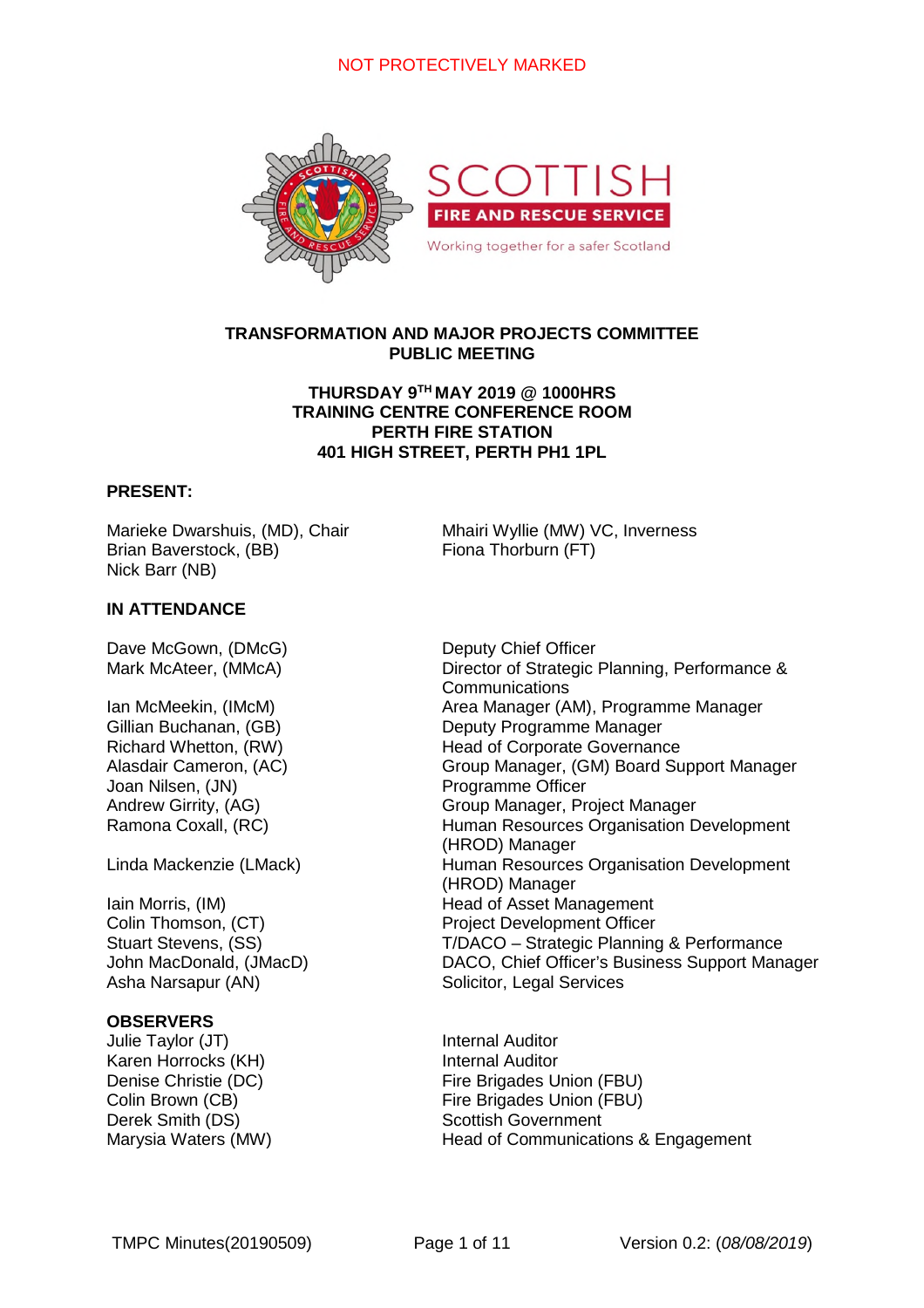#### **1 WELCOME**

1.1 MD welcomed everyone to the Transformation Major Projects Committee (TMPC) requesting first time attendees to provide introductions. MD welcomed Stuart Stevens, new T/DACO for Strategic Planning, Performance (SPP). MD acknowledged ACO Ross Haggart's recent appointment and his excellent contribution towards the Service Transformation programme. MD welcomed Marysia Waters new Head of Communications and Engagement, Linda Mackenzie, HROD Manager for Service Transformation and Major Projects, Colin Thomson, Project Development Officer for MacDonald Road and colleagues observing from FBU, Scottish Government and Internal Audit. MD requested TMPC Board Members introduce themselves for the benefit of those attending for the first time.

#### **2 APOLOGIES**

2.1 Apologies were received from:- Kirsty Darwent, Chair of the Board and Jim McNeill Area Manager Response and Resilience.

#### **3 CONSIDERATION OF AND DECISION ON ANY ITEMS TO BE TAKEN IN PRIVATE**

- 3.1 Minutes of Previous Meeting  $-7<sup>th</sup>$  February 2019.
- 3.2 Action Log.
- 3.3 Service Transformation – Terms and Conditions.
- 3.4 Rebalancing the Frontline.
- 3.5 It was decided to take 3.3 and 3.4 in private due to the confidential nature as these related to current or future negotiations with representative bodies, and 3.1 and 3.2 as these related to private business from the previous meeting.
- **5 DECLARATION OF INTEREST** N/A

#### **6 MINUTES OF PREVIOUS MEETING: (7TH February 2019)**

- 6.1 Under Attendance amend Ross Haggart's designation to read "DACO, Strategic Planning & Performance".
- 6.2 This Minute was approved as a true and accurate record of the meeting upon the *proviso* of the above amendment.

#### **7 TMPC ROLLING ACTION LOG**

#### 7.1 **09/01/2018 – Item 11.1.2**

IMcM agreed to check previous Minute to identify whether Key Themes should remain on the action log. MD requested now we have received updates Item 11.1.2 is closed and removed from action log.

#### 7.2 **08/11/2018 – Item 6.5**

IMcM agreed to confirm with Gary Mackay whether a presentation on CCF can be delivered to this Committee. IMcM advised the presentation would require to be undertaken in Hamilton to demonstrate hardware. IM confirmed no delay with hardware which is currently being stored in Hamilton.

## 7.3 **ACTION: MD requested IMcM confirm with Project Manager, Gary Mackay if a demonstration is possible and move meeting location to Hamilton to accommodate this hardware presentation. ACTION: IMcM**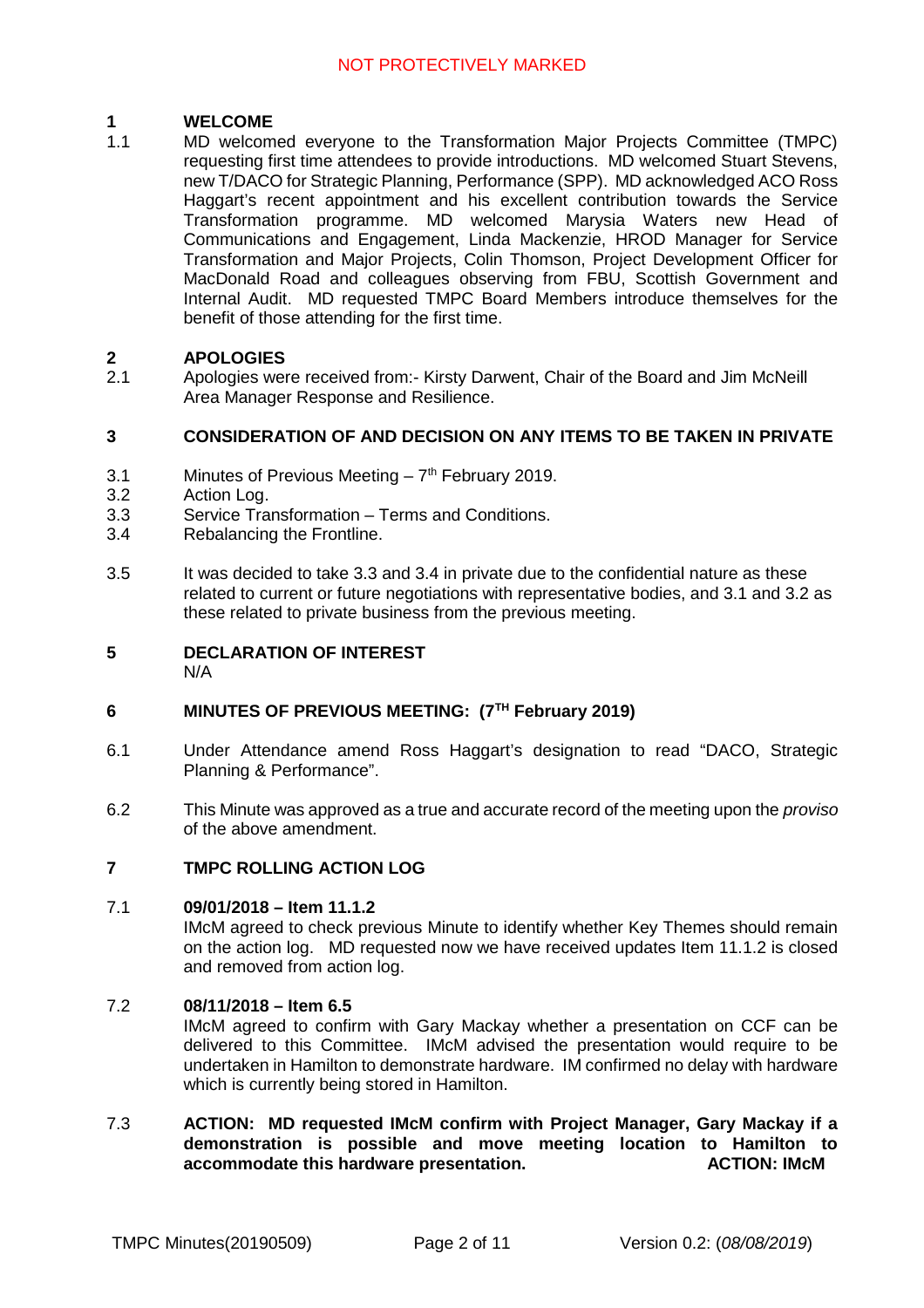#### 7.4 **08/11/2018 – Item 11.9**

MD held the view this item was complete. After seeking clarification, it was agreed this item could be closed and removed from action log.

#### 7.5 **07/02/2019 – Item 12.14 Risk Spotlighting**

7.6 MD discussed how risk spotlighting could be taken forward and suggested liaise further with ACO Ross Haggart and DCO Dave McGown. One issue resulting from discussion was the Corporate Risk Register in relation to the Service Transformation. The Service Transformation Risks in the Corporate Risk Register were no longer entirely relevant as it was drawn up at a time when the programme was still in development. One issue to be reviewed is the relevance of Corporate Risks in relation to service transformation programme. DMcG held the view this would require alignment between SPPC and SLT. MD requested that Corporate Risks come forward to the next Committee meeting in August.

### 7.7 **ACTION: MD requested Corporate Risk to come forward at the next TMPC meeting in August. ACTION: IMcM/DMcG**

### 7.8 **07/02/2019 – Item 15.7 Items for Consideration at Future IGC, Board & Strategy Day Meeting**

7.9 MD advised it had been agreed to take forward interdependencies, financial underpinnings along with an explanation of the programme to the Board Strategy Day at the end of February. Complete.

#### **8 PROGRAMME BOARD ACTION LOG**

8.1 No questions from Committee on POB Action Log.

#### **9 SERVICE TRANSFORMATION PROJECTS**

9.1 IMcM explained to Committee the re-structured Agenda and papers with the introduction of Dashboards. MD requested Committee members provide feedback on this new reporting style. The Committee held the view this provided a broader insight of programme progress and issues and was a more structured method of reporting, however, a fuller description of report titles is needed. MD agreed this is a more informative reporting style under the three portfolio sections.

#### 9.1.1 **Service Transformation Cover Paper and Dashboard**

- 9.1.2 IMcM provided an overview of the Programme Dashboard which reflected the current status on a variety of programme of works from 16<sup>th</sup> December 2018 to 16<sup>th</sup> March 2019. Progress has been made despite some reports showing amber. IMcM reported some projects were dependent upon T&C's being negotiated therefore remain at risk to the programme i.e. Out of Hospital Cardiac Arrest (OHCA)/ Emergency Medical Response (EMR), Safe & Well and MTA which are being dealt with on an area by area basis. IMcM also reported interdependencies with SFRS and Scottish Ambulance Service (SAS) in relation to Inoculations/Protection of Vulnerable Groups (PVG's).
- 9.1.3 Committee requested who represents SFRS within the Reform Collaboration Group (RCG) and were they able to provide an update on ongoing discussions relative to OHCA.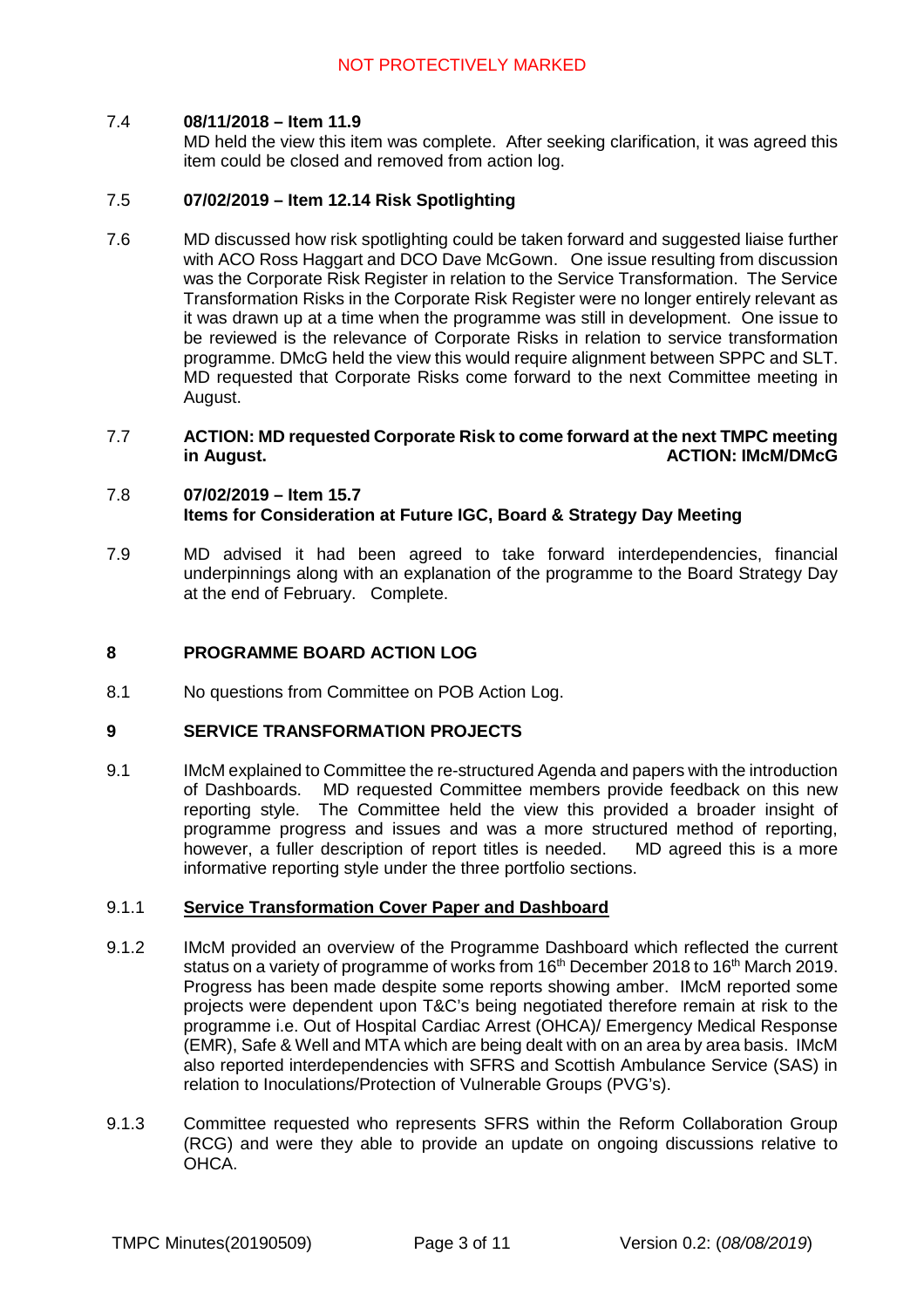# NOT PROTECTIVELY MARKED

- 9.1.4 DMcG reported this is a joint project moving forward. CO Blunden and Kirsty Darwent Chair of the Board represent SFRS. DMcG and MMcA attended the last RCG whereupon a joint paper was developed and tabled by SFRS and SAS explaining SAS's contribution. SFRS will host a secondment of a SAS paramedic officer to this project who will work alongside GM Richie Hall to develop training protocols and governance arrangements responding to OHCA. MMcA advised this would be initially for one year with the potential (*dependent upon agreement of T&C's with rep bodies*) to roll-out a joint plan developed with SAS. There was agreement to hold a follow-up meeting with SAS to further explore arrangements to support this roll-out plan.
- 9.1.5 Committee asked why it has taken so long to obtain this high level agreement and questioned any risk surrounding the robustness of this agreement. DMcG having received confirmation, assured Committee that this will be a jointly run project with SAS with a seconded paramedic officer on a full time basis.
- 9.1.6 MD referred to Interdependences and was pleased to see pro-active work undertaken with TED colleagues in respect of training requirements. MD held the view if there was a revised Corporate Risk Register (in relation to Service Transformation risks) she would expect something around the training capacity around delivery of the Service Transformation Programme to come up as a Corporate risk, and therefore sought reassurance at the next Committee meeting from the risk owner that training requirements are fully mapped out. MD requested someone from TED to provide either verbal assurance or provide a brief schematic table of planning at the next Committee meeting. DMcG reported Paul Stewart, TED has already provided a brief timetable to CO Blunden and himself and information will be provided to the Committee to give assurances that this review has identified OHCA as a training requirement.

### 9.1.7 **ACTION: MD requested Paul Stewart, TED attend next Committee meeting to provide overview on how training requirements coming out of collective projects are being anticipated and planned and how capacity is being assured. ACTION IMcM/PS**

9.1.8 MD requested clarification upon non-allocation of budgets to certain projects. DMcG explained cost for Safe & Well equipment has not yet been identified. Additional monies previously set aside for breathing apparatus face fit testing has now been allocated to PVG's.

#### 9.2 **Rapid Response Units (relating to Crewing Levels) – A Girrity**

- 9.2.1 AG provided Committee with verbal update on the key points as follows:-
	- $\geq$  34 RRU's deploved in operational environment.
	- $\geq$  20 within NSDA/ 11WSDA/ 3 ESDA
	- $\geqslant$  Last RRU went live in March 2019
	- $\triangleright$  6 remaining RRU's will be retained for resilience.
	- $\triangleright$  Gathering of analysis of what has/has not worked well
	- $\triangleright$  Busiest Station Troon (WSDA)
- 9.2. Modern technology utilised i.e. high-pressure lances have received positive feedback from operational crews. Some technical issues have been identified but these have been attributed to RRU's being new. AG reported having worked closely with Emergency One who have responded well to rectifying any issues.
- 9.2.3 The Committee was eager to look at the productivity of this product.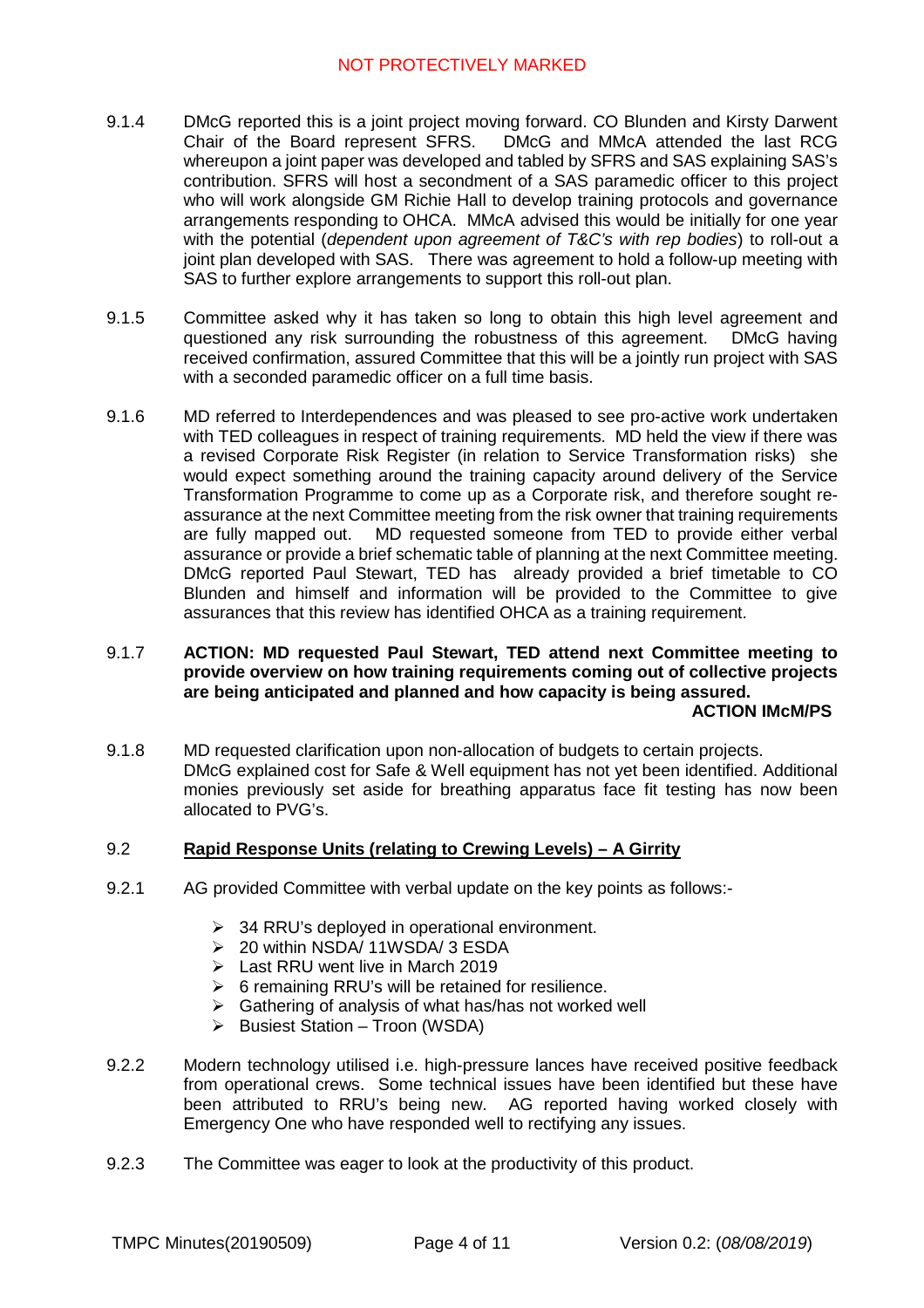- 9.2.4 DMcG reported a report will come forward shortly to SLT. It is intended to introduce additional RRU's during 2020/21 and will look at risk across the country and then determine type of appliances and how they are utilised.
- 9.2.5 MD inquired was there data regarding the inability to deploy any RRU due to a crew of 4 not being available. AG reported only six occasions whereby there was an inability to deploy due to crewing levels. DMcG reported availability levels within some stations have increased.

#### **10 MAJOR PROJECTS**

#### 10.1 **McDonald Road redevelopment – dossier and update**

IM provided verbal update upon key challenges around McDonald Road redevelopment which incorporates The Museum of Fire (MoF).

10.1.2

Committee sought clarification around capital/revenue costs and voiced concerns upon undertaking such a project before identifying how much it will cost to run. Committee also sought confirmation that 10% tolerance was built in and how this was determined. . IM confirmed the tolerance rate is a standard 10% which has been built into the financial/capital element and is standard industry practice for projects this size. The ongoing maintenance of artefacts and heritage will be through the SFRS Educational Cultural and Commemorative Trust. DMcG provided assurance to Committee that the Trust will be self-sufficient. The Committee suggested this should be referenced within the paper. DMcG further re-assured Committee this Trust is looking at means to generate fundsIM referred Committee to the Greenock model which has proven to work well. IM circulated first draft of the "Museum Concept Study – Developed Design" to reassure Committee upon the amount of work and the concept of design currently undertaken.

### 10.1.3 **ACTION: Project dossier to clarify the governance and financial status of the Museum of Fire, in particular in relation to ongoing revenue once operational. ACTION: IM**

- 10.1.4 IM reported whilst having successfully migrated staff into modular buildings and Ph1 Appliance Bays now complete there have, however, been unexpected challenges identified with the redevelopment of McDonald Road. During the intrusive demolition stage (only possible at that time, and would not have been identified earlier) it was established there are no wall ties in some of the walls. The roof area comprises Ciprex aeriated concrete panels. 30 panels have cracked and failed. IM reported having received alert from Standing Committee of Structural Safety (SCOSS) recommending replacement of any Ciprex panels therefore looking to replace the entire roof. Two concrete pillars have also been identified as having structural defects therefore will require to be reinforced.
- 10.1.5 The financial impact is currently unknown therefore an options appraisal has been requested for time, cost and monies to rectify the above.
- 10.1.6 Committee voiced dissatisfaction at dossier coming forward with no plan/milestones and expect to see this moving forward. IM agreed.
- 10.1.7 **ACTION: MD requested a Change Request regarding finance together with a Dossier with fully populated future milestones come forward to the next TMPC Committee meeting (provided SLT consider and agree capital can be made available). ACTION: IM/IMcM**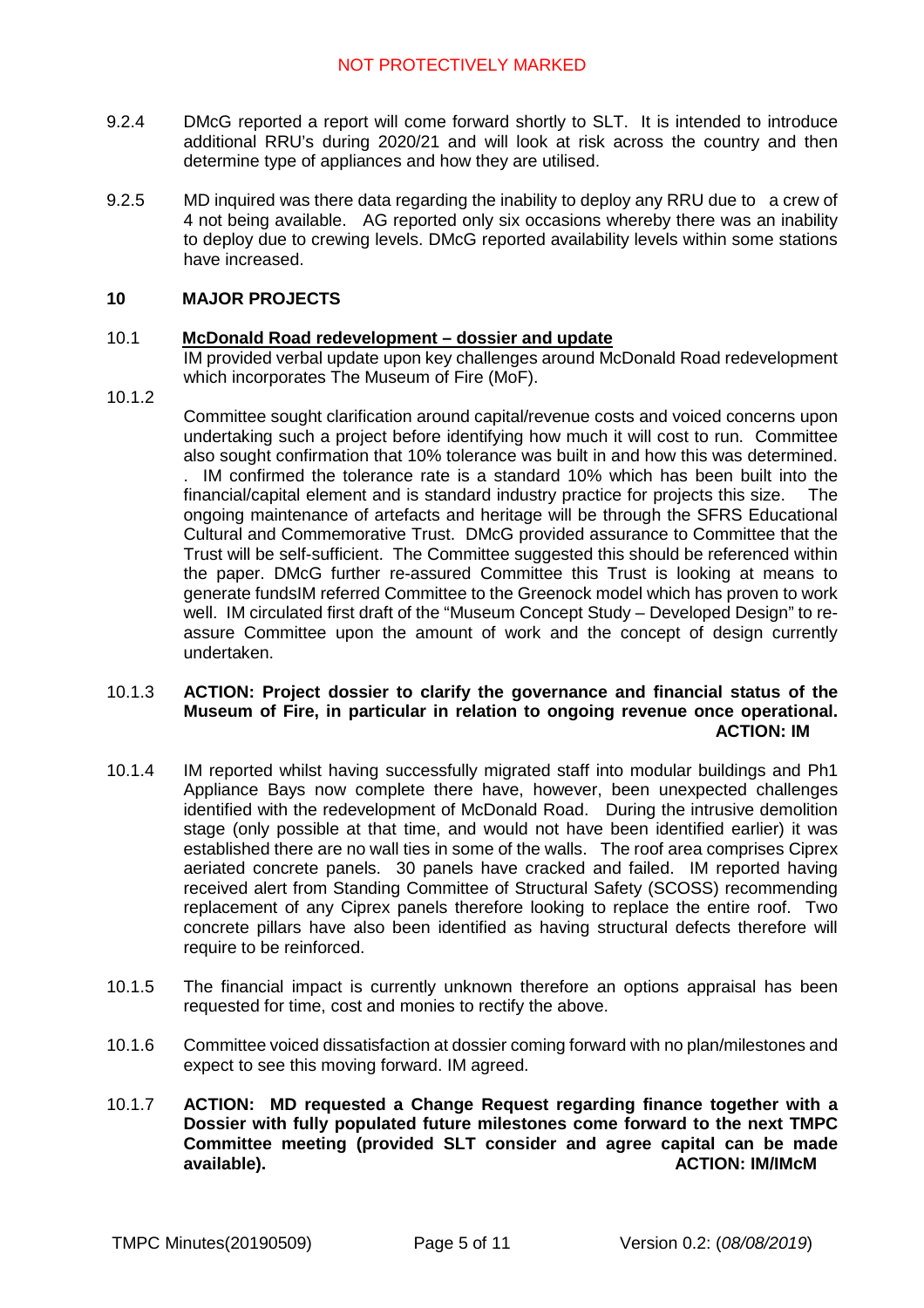#### 10.2 **Major Projects Dashboard**

- 10.2.1 IMcM reported information provided within Dashboard was from 16<sup>th</sup> December 2018 -16th March 2019.
- 10.2.2 *CCF Ph2* – Amber for Time.
- 10.2.3 *Training Facilities, Newbridge* – Amber for time due to delay with permanent power supply, however, matters are progressing.
- 10.2.4 *Business Process Review* – Red for Time – Change Request.

#### 10.2.5 **PVG Project Brief.**

- 10.2.6 LMacK provided Committee with and overview on PVG Project Brief. As a result of discussions with SFRS Legal Services and Disclosure Scotland (DS) it was stated by DS the current work activity undertaken by Firefighters could be considered as "regulated work" under the terms of the "Protecting Vulnerable Groups (Scotland) Act 2007" therefore the majority of operational staff are subject to PVG check. A further paper was presented to POB-SMT in January 2019. LMacK reported the key area around this project is the budget. A Business Case has been submitted and will be financed through prioritisation over alternative projects. The Programme Office has established a PVG Interdependency Group.
- 10.2.7 Committee sought clarification why the PVG position has changed. MMcA reported Disclosure Scotland (DS) changed their position therefore we now require to comply with the PVG scheme as operational crews are now regarded as "regulated business". Committee inquired whether position could be legally challenged. MMcA reported Legal Team have already counselled against this course of action.
- 10.2.8 Committee held the view moving forward that Project Briefs should identify high level risks in order these can be easily identified.
- 10.2.9 Further discussion arose around potential risk to SFRS. It was understood (DS) are aware SFRS are in the process of addressing PVG therefore expected (DS) will look favourably upon SFRS, given previous discussions around OHCA. LMacK reported upon a two year timescale for implementation but this will depend on the budget. LMacK reported when Project dossier is brought forward to the next Committee it will look at timescales and efforts undertaken to prioritise resources.
- 10.2.10 Committee recognised estimated cost of £400K, noted paper suggested a one off cost with no mention of cost this year within budget. This will be shown as re-recurring cost within project dossier coming forward. Renewal cost has not been identified by Disclosure Scotland.

### 10.2.11 **ACTION: Project Dossier will be presented to the Committee in August 2019. ACTION: LMacK**

#### 10.3 **Business Process Review – Change Request**

10.3.1 IMcM reported the Change Request was an extension of timescale to allow completion of the cultural diagnostic exercise due to a change in the delivery schedule and change in scope. Original scope has been completed therefore looking to extend timescales until end of Q1 this year. MMcA explained Business Process Review is within budget, looking to use balance of time to work with staffing groups to determine where SFRS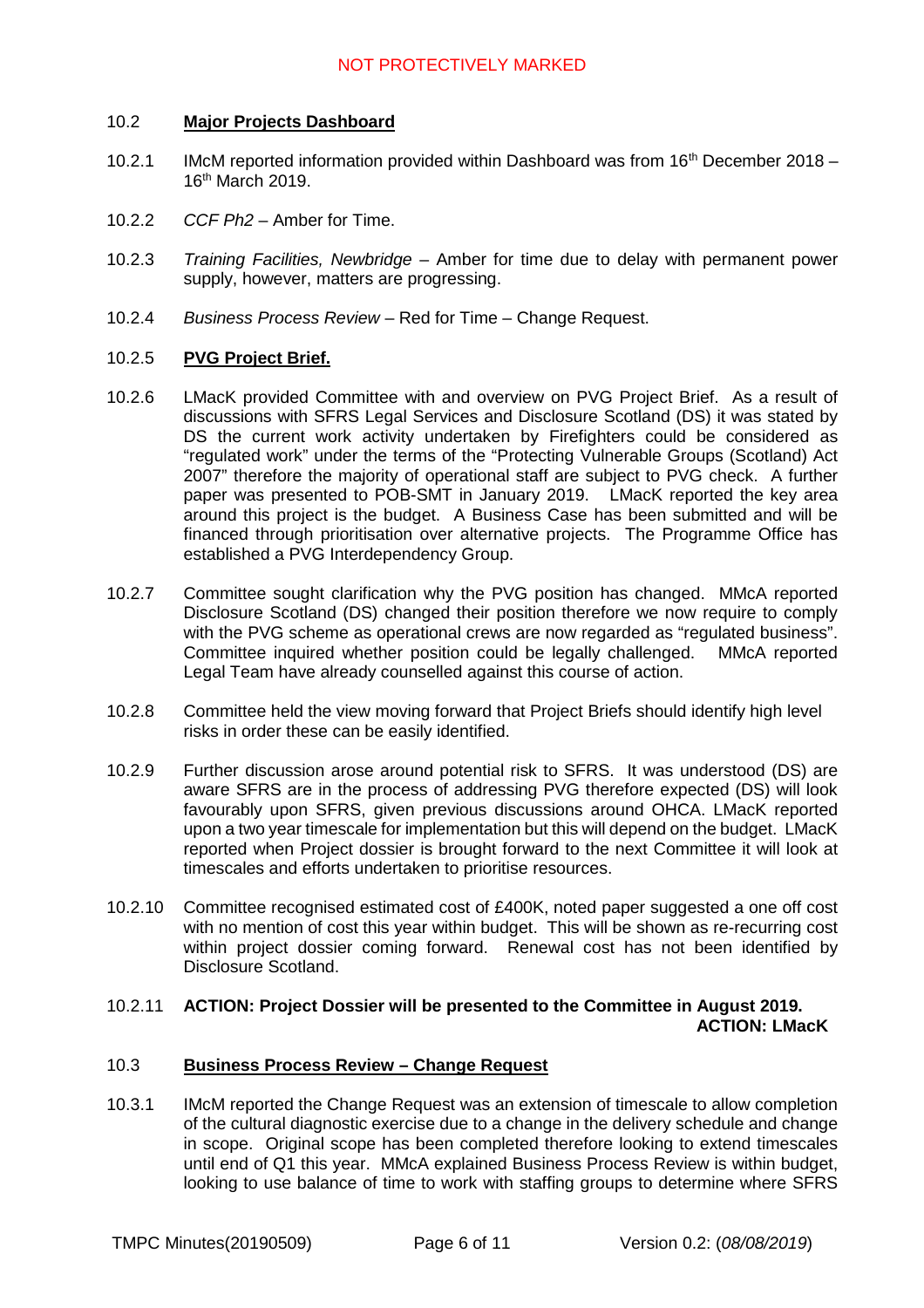# NOT PROTECTIVELY MARKED

sits within the cultural journey. Committee agreed the Change Request provided it reflects the scope and change as well as delivery time change.

#### **11 LEGACY REFORM PROJECTS**

11.1 IMcM provided Committee with overview of projects and sought approval for closure.

#### 11.1.2 *New Watch Duty System – Closing Report*

This report was tabled to Committee on two previous occasions. IMcM discussed cashable/non cashable benefits and sought Committee's agreement they were happy with lessons learned and the way in which this had been communicated. Committee advised they were still not fully content with the level of information and held the view it was neither frank nor transparent enough in respect the implementation challenges. DMcG, SRO for the overall project will take Closing Report back to the Project Manager, POB then bring back to Committee in August'19.

### 11.1.3 **ACTION: MD requested New Watch Duty System Closing Report comes back to the next Committee with clear assessment of implementation challenges, costs, and lessons learnt. ACTION: DMcG**

- 11.1.4 *Pay & Reward Ph2 – T&C Harmonisation – Implementation of the Consolidation of Uniformed T&C's.- Closing Report*
- 11.1.5 IMcM directed Committee to focus on anticipated benefits and actual benefits realised both cashable/non cashable and directed Committee to Item 2.2 which lists non cashable benefits and evidenced what was stated within the initial dossier has now been achieved. Significant lessons have been learned within this document and sought comments and agreement from Committee for closure.
- 11.1.6 Committee sought background information surrounding KRONOS with a view to encouraging system to be more efficient. IMcM unable to provide information around specific details, however, agreed to feedback information from Project Manager. JMacD reported KRONOS contract expires 2020 therefore currently looking at an alternative solution.
- 11.1.7 Committee inquired whether Staff Governance Committee were content all relevant aspects of this project have been delivered and requested confirmation from someone within HROD.

### 11.1.8 **ACTION: MD requested confirmation from SGC they are content all relevant** aspects of Pay & Reward Ph2 have been closed off **ACTION: MD/HROD**

- 11.1.9 *Operational Intelligence*
- 11.1.10 MD reported Operational Intelligence is highlighted within the Risk covering report and stipulates …
- 11.1.11 *"HMFSI have produced a report on Operational Intelligence and action plan has been created to address all relevant concerns raised within*".
- 11.1.12 MD sought clarification upon the monitoring of progress of this action plan which lies with the Service Delivery Committee. NB confirmed HMFSI report does lie with Service Delivery and will not come forward to TMPC. MD reported one project recommendation which may be relevant to TMPC is to … "*Strengthen the use of an option appraisal in evaluation approach in relation to Project Planning*."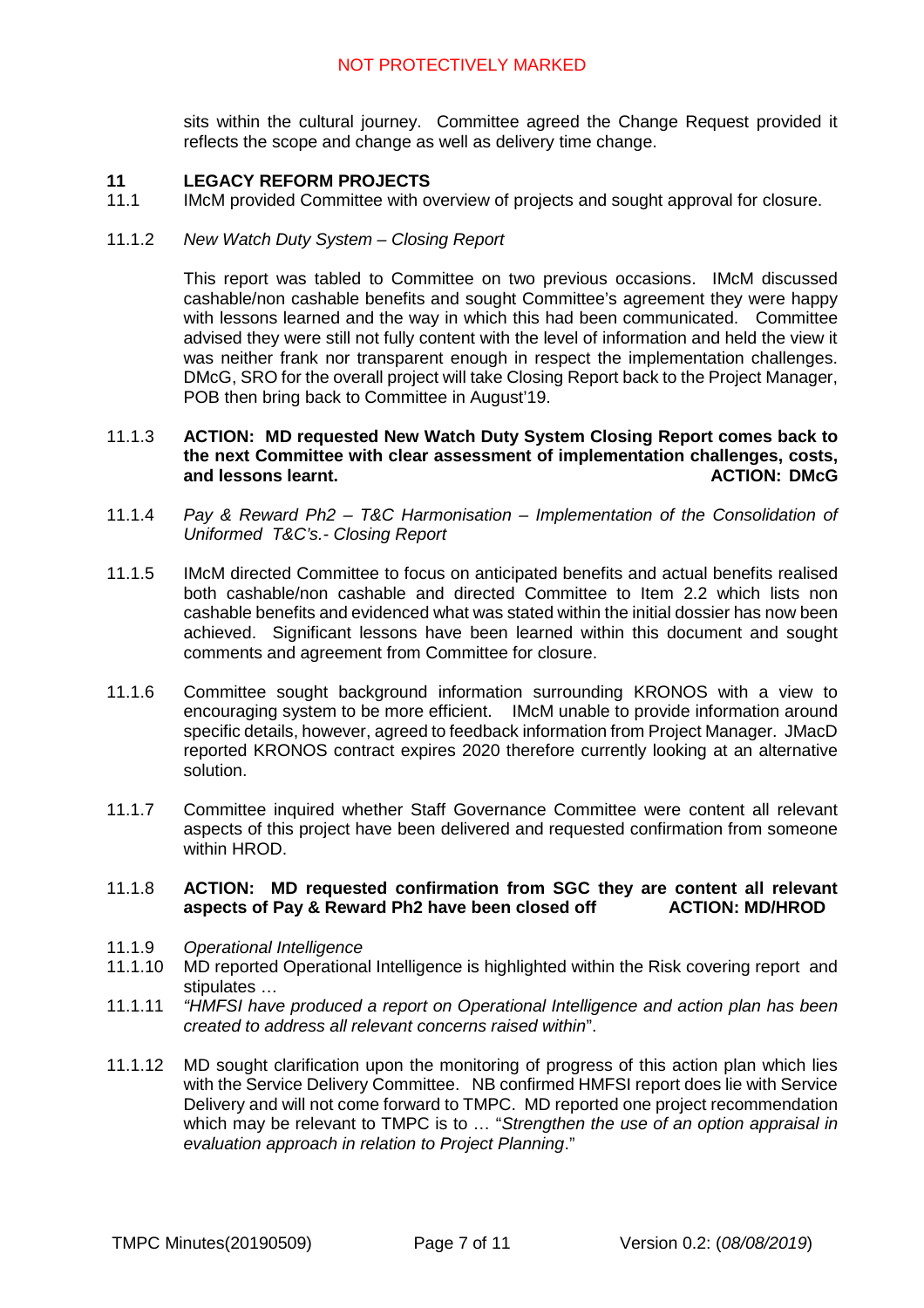- 11.1.13 Committee agreed that one action point relevant to project management issues which came out of the Operational Intelligence report should come back to this Committee to confirm how it is addressed.
- 11.1.14 **ACTION: Committee agreed the one action point relevant to project management issues out of the Operational Intelligence report. This should come back to this Committee to confirm how it is addressed. ACTION: IMcM**

#### **12 GENERAL REPORTS**

#### 12.1 **Blue Print Presentation**

- 12.12 IMcM provided Committee with verbal overview on the Service Transformation Blueprint and wished to highlight the main purpose of this blueprint was to maintain focus on delivering the required transformation and business change.
- 12.1.3 DMcG held the view Blue Print Presentation should be referred to as a "Delivery Plan" and envisaged creating a Gantt Chart which will identify how each project will link and identify potential risk. DMcG advised workflow and interdependencies which IMcM and his team are working on will help populate this document.
- 12.1.4 RW considered it was good practice for a portfolio of this size having a blue print or roadmap demonstrating the current state, expectations and end state for the entire programme.
- 12.1.5 Committee would like to see this piece kept simple and remain at a level which can be utilised as an engagement piece. If it is deemed agreeing this blueprint does not sit with Committee it should come forward to the Board and Strategy Days.
- 12.1.6 The Committee acknowledged High level Plan is agreed by the Board and sets out direction, however, to ensure its delivery a 'Delivery Plan' requires to come forward to this Committee. Alongside 'Delivery Plan' the Benefits Realisation Plan is also required. Committee held the view it would be of benefit to see these pieces together and inquired whether the 'Delivery Plan' and Benefits Realisation Plan can be brought forward to the August Committee meeting, even if these are not quite finalised yet. Committee also requested sight of the internal/external Communications piece to be considered at the next Committee meeting in August.

### 12.17 **ACTION: MD requested (1) Delivery Plan and (2) Benefits Realisation Map together with (3) internal/external Communications piece brought forward to the next Committee meeting in August. ACTION: DMcG/IMcM/RW**

#### 12.2.1 **Staffing Interdependency Working Group**

- 12.2.2 IMcM provided Committee with an explanation of the Staffing Interdependencies Working Group, contributing to the workload of the Programme Office. IMcM reported obtaining correct information and distributing to the appropriate people timeously, and that quality review processes have been undertaken to validate milestones. Project Managers validate milestones with their stakeholders. This has provided more opportunity to identify interdependencies.
- 12.2.3 IMcM sought feedback from Committee upon anything to be considered at this group or other groups.

12.2.4 Committee held the view this was a highly sensible and positive way forward to ensure cross organisational working necessary to deliver a successful programme of work.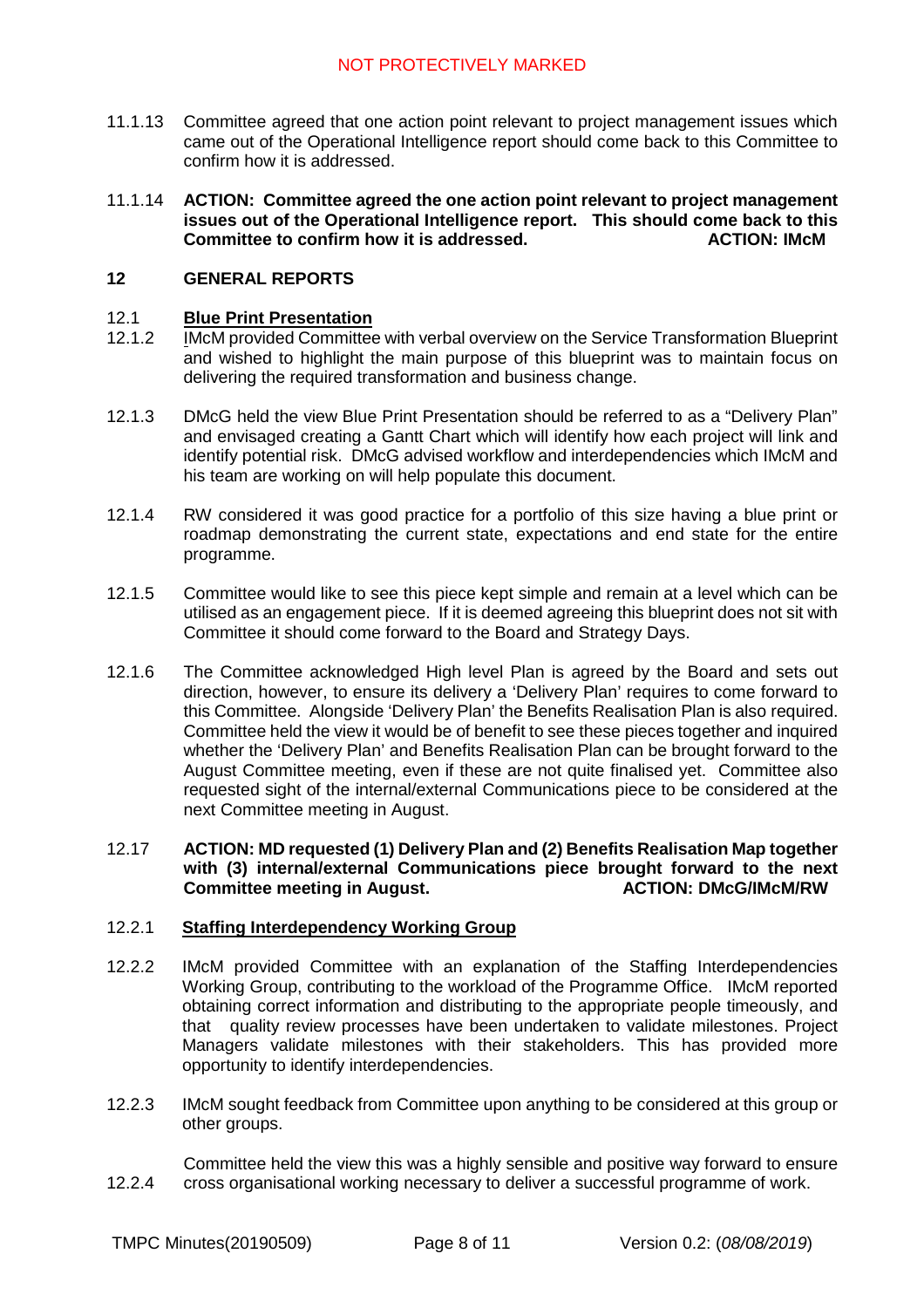#### 12.3.1 **Value Added Statement**

- 12.3.2 AC provided verbal update to Committee upon the added value of the TMPC for the period April 2018 – March 2019, including also. Future Work priorities of the Committee and actions to improve the Committee's Governance arrangements. Implementation of the Deputy Chair has also been included.
- 12.3.3 Committee agreed it was content with Value Added Statement.

#### **13 COMMUNICATIONS UPDATE**

- 13.1 MMcA provided a verbal update to Committee on plans for Comms activity around Transformation for next 6-9 months
	- $\triangleright$  Focus Groups currently being undertaken with various Stakeholder groups.
	- Looking to develop Comms & Engagement Strategy.
	- $\geq$  3 major pieces of work for August with interdependencies linking with Strategic plan and supporting Delivery Plan:-
	- > Initiation meeting undertaken to build upon discussions held at SLT/Board Development Away Day in March around core statements, strategic direction of the service, transformation programme, building a narrative which will reflect through Comms and Engagement activity.
	- $\triangleright$  Review of internal communications across the service.
	- $\triangleright$  Political Engagement looking at how information is used coming from the engagement programme
- 13.1.2 MMcA held the view this programme of work requires to become visible. The Staff Survey will be built into this programme of work.
- 13.1.3 Committee inquired where the role of the Board will sit in the Communications strategy and asked to describe the difference now compared with previously. MMcA said it is important how this transformation plan looks and feels and requires to be tangible. Rather than focusing on the abstract, we require to capture examples coming from projects and showcase these as best practice.
- 13.1.4 Committee welcomed the direction of travel and looked forward to this communication activity being set in a plan alongside the Delivery Plan at next Committee meeting.

### 13.1.5 **ACTION: Committee requested Transformation Communications and Engagement Plan will come forward to the next Committee Meeting in August. ACTION : MMcA/MW**

#### **14 RISK**

- 14.1 IMcM reported on the tracking of risk methodology outlined within the risk management policy and reported on risks within the project risk register marked red. It is the intention to introduce a risk dashboard as the new form of reporting. Committee were comfortable with new reporting style and look forward to receiving sight of new dashboard format at the August Committee meeting.
- 14.1.2 Committee agreed to the re-phrasing of OHCA4, 3.3.2.1 to read … "*As part of the OHCA project, a business case has been created which has established the estimated costs and benefits of providing an OHCA response capability".*
- 14.1.3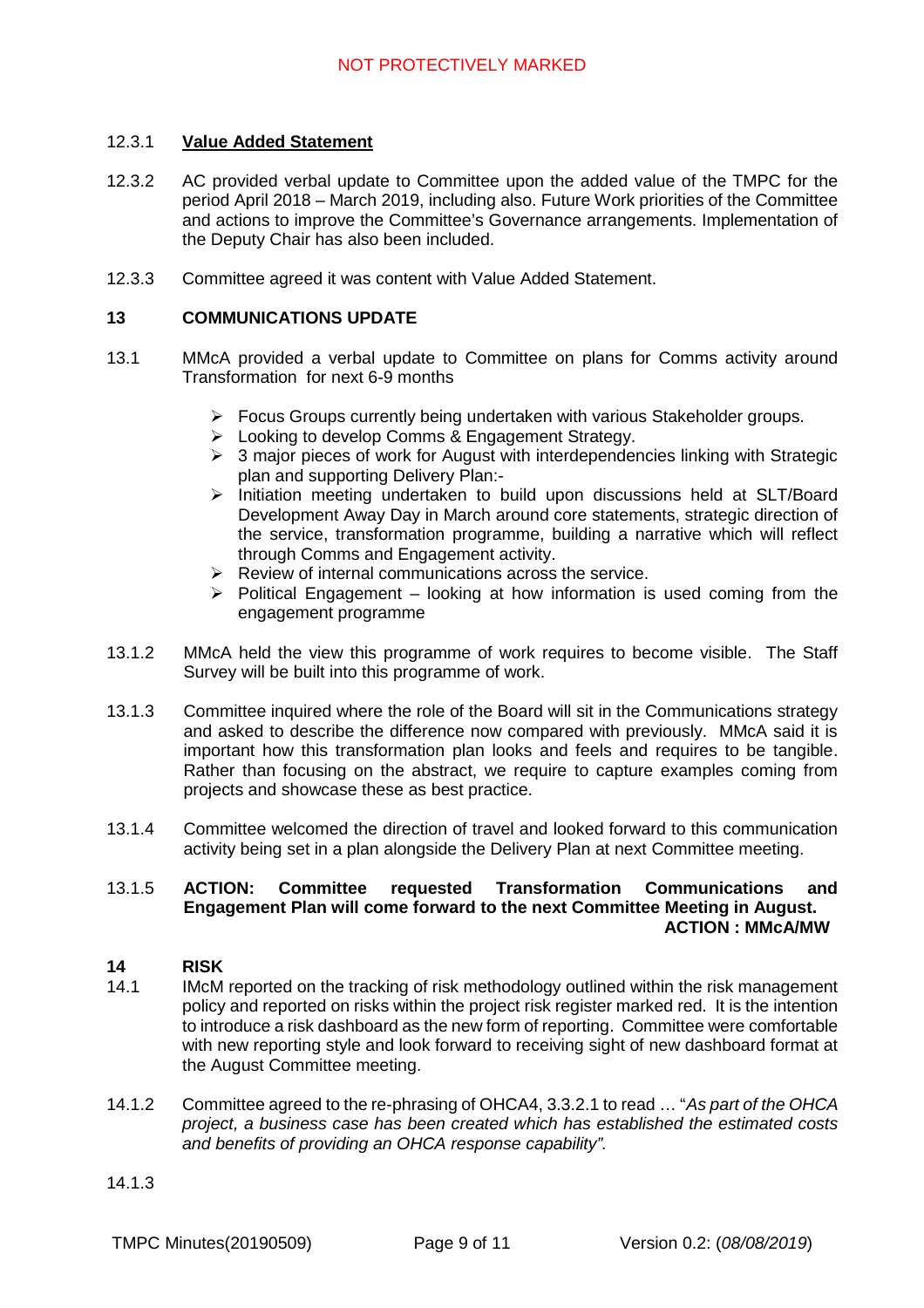**ACTION: Committee look forward to having sight of new reporting format at the next Committee meeting in August together with the re-phrasing of Page 4, OHCA 4, 3.3.2.1 ACTION: IMcM**

#### **15 GATEWAY REVIEW**

- 15.1 IMcM provided an update on actions undertaken in response to the Gateway Review. An Action Plan had been developed for the six recommendations and the Committee were provided with an overview of work undertaken to date.
- 15.1.2 Committee referred to Recommendation 2/4 and held the view the action proposed does not fully address the recommendation for contingency planning. DMcG held the view the overall recommendation has been covered, acknowledging control measures have not been explained clearly, however, he was content contingencies for these projects are in place.
- 15.1.3 Committee sought assurance upon how they will know contingency plans are in place for each project. DMcG provided the Committee with assurance explaining that contingency plans for each significant risk (ratrer than for each individual project) are addressed.
- 15.1.4 MMcA provided further assurance that the Programme Office have shared Action Plans with the Centre of Excellence who are content SFRS have reflected recommendations with action plan.
- 15.1.5 MD sought further clarification upon whether contingency plan intends to be a statement of control measures in relation to risk *or* a statement of a 'Plan B' in the event of delivery failure for a project.
- 15.1.6 **ACTION: MD requested further clarification upon what the contingency plan (recommendation form Gateway Review) requires to cover at next Committee Meeting in August.**

## **ACTION: IMcM/DMcG**

#### **16 COMMITTEE ROLLING FORWARD PLAN**

- 16.1 MD requested alterations to Forward Plan for next Committee on 8<sup>th</sup> August as follows:-
	- $\triangleright$  Standing Items Remove:- Programme Delivery and Key Project Update. Add:- Dashboards for 3 Portfolios, Communications & Engagement Update.
	- $\triangleright$  For Recommendation Add: - Delivery Plan, Benefits Realisation Plan, Transformation Comms and Engagement Strategy, Closing Report on 5WDS, CCF(Possible Demonstration, Hamilton)
	- $\triangleright$  For decision: Add : 5 watch duty system Closing Report
	- $\triangleright$  For Noting Add: - Update on Training P Stewart, TED (*particularly capacity to deliver training associated with the Transformation Programme and projects*)